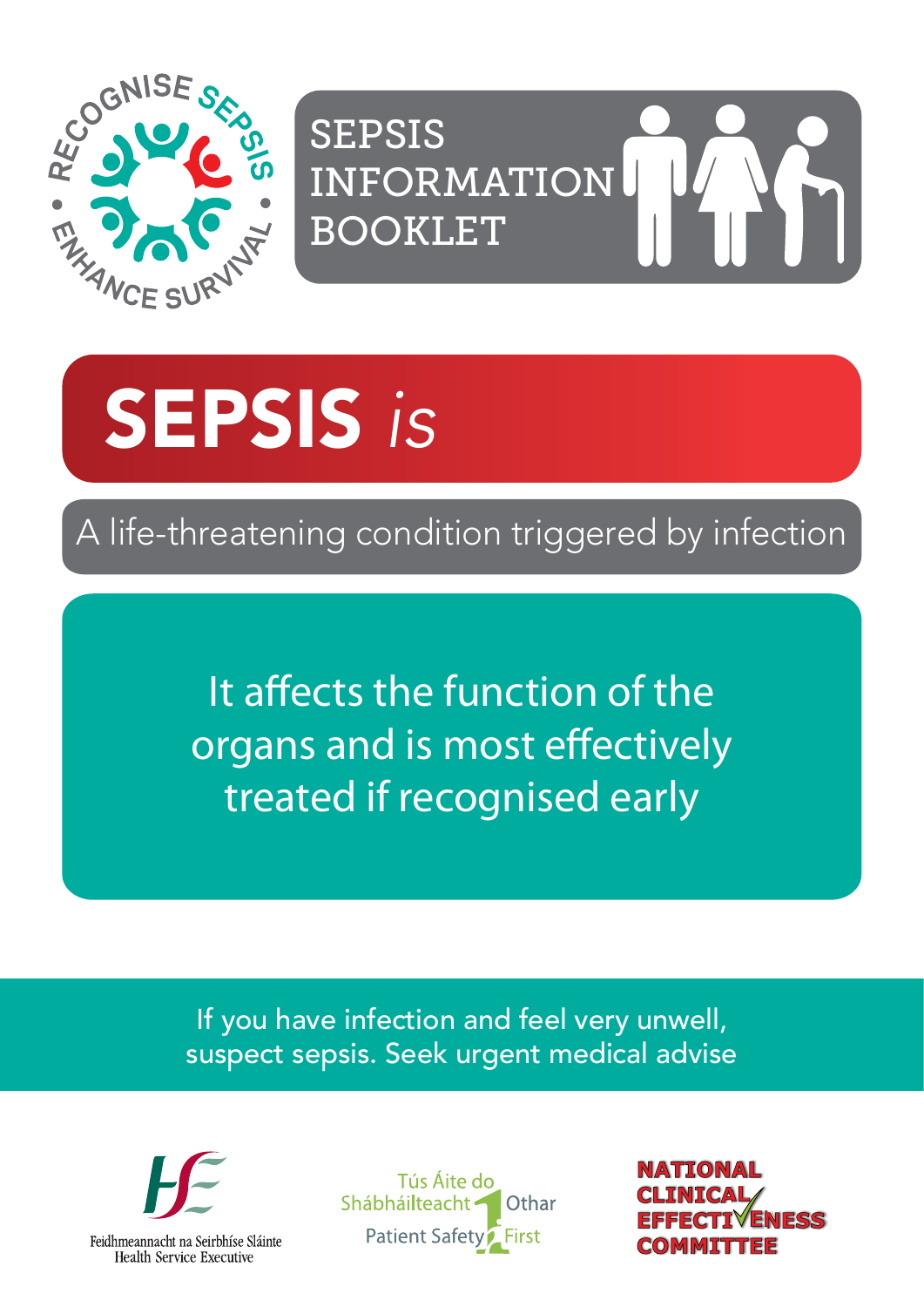#### What is sepsis?

Sepsis is a life-threatening condition triggered by infection that affects the function of the organs. It is treated most effectively if recognised early.

#### How common is SEPSIS?

In 2016, there were 14,804 cases of sepsis documented in Ireland and 1 in 5 of these patients died.

#### Who is at risk?

INFECTION

**ORGANS AFFECTED** *(see checklist)*

People who are older or who have chronic health issues are at increased risk of developing sepsis when they contract an infection. The Centre for Disease Control has reported that 90% of adults and 70% of children who develop sepsis have a predisposing health condition. If you have any of these conditions you should reduce your risk of getting infection as much as possible and if you contract one be vigilant for the signs of sepsis and seek urgent medical review if any are present.

The immune system is designed to identify and destroy, if possible, anything that is identified as not a normal part of the body. This includes bacteria, viruses and other bugs in areas of the body that should be sterile.

Many medications and treatments affect the immune system and patients on these treatments need to know they are at increased risk of sepsis and be vigilant for the symptoms and signs.

> SEPSIS Materials that are not a normal part of the body such as medical tubes and catheters are designed to have as little impact as possible, but if they become infected the immune system has real difficulty in clearing the infection as the normal repair mechanisms do not work on artificial materials, this also includes materials that have been used to surgically repair damaged parts or any other material that has been inserted into the body.

> > Transplanted organs require immune damping medications to prevent 'rejection' by the body and these medications may lead to an abnormal immune response to infection and increased risk of sepsis.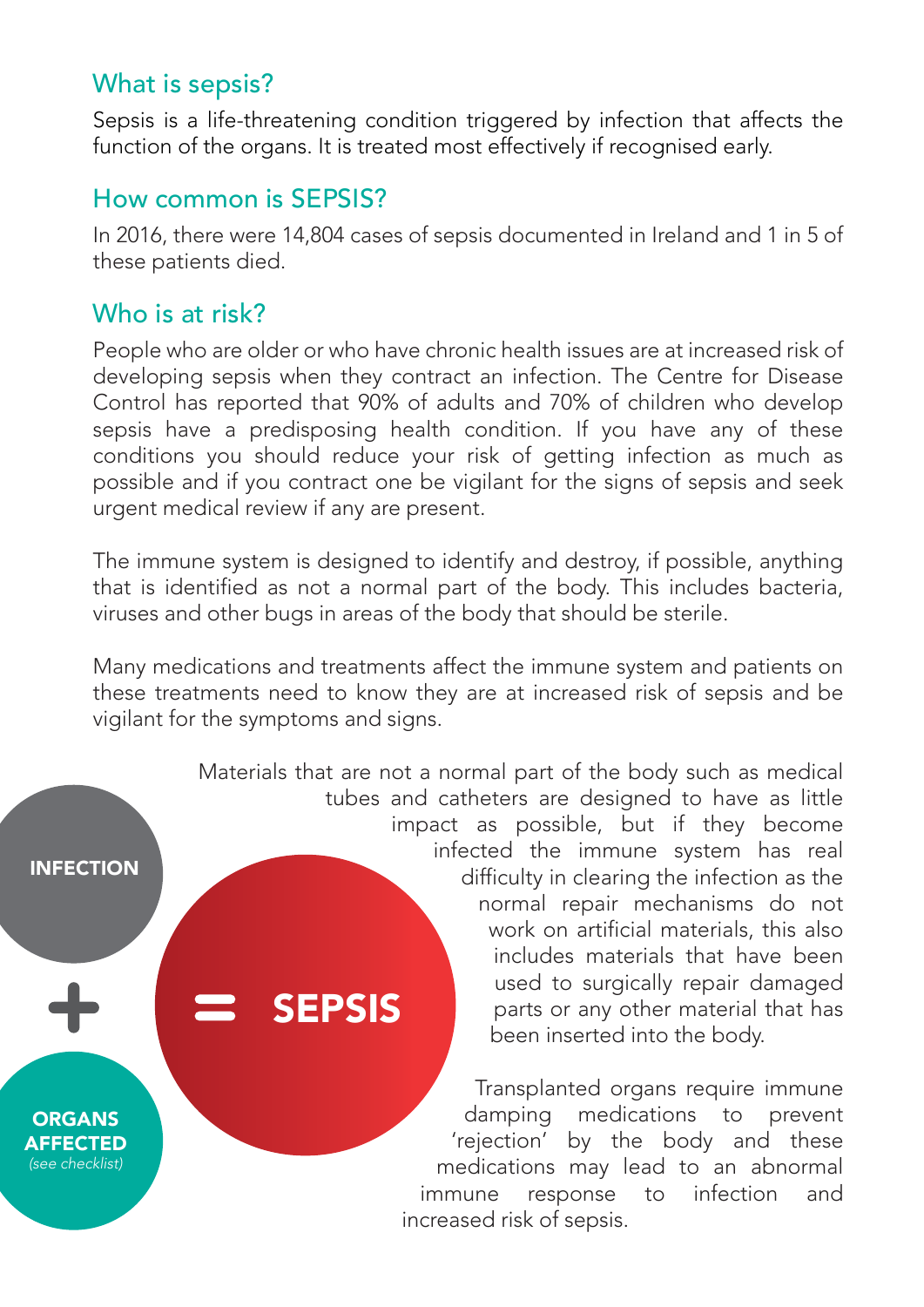#### **Conditions associated with increased risk of sepsis:**

- At risk of neutropenia, e.g. on chemotherapy and/or radiotherapy treatment for cancer.
- Taking immunosuppressant medications to control a chronic health problem.

 If you are taking medications read the information leaflet and ask your pharmacist if they can affect your immune system. For example:

- Steroids
	- Methotrexate
	- Anti-rejection agents (post transplantation)
- Biological agents.
- Living with a cancer diagnosis.
- Frailty, this is an assessment of nutritional, functional and general health status.
- Diabetes.
- Chronic obstructive pulmonary disease (COPD).
- Chronic kidney disease.
- Chronic liver disease.
- HIV / AIDS.
- Recent surgery or a physical trauma.
- Older age, particularly over 75 years.

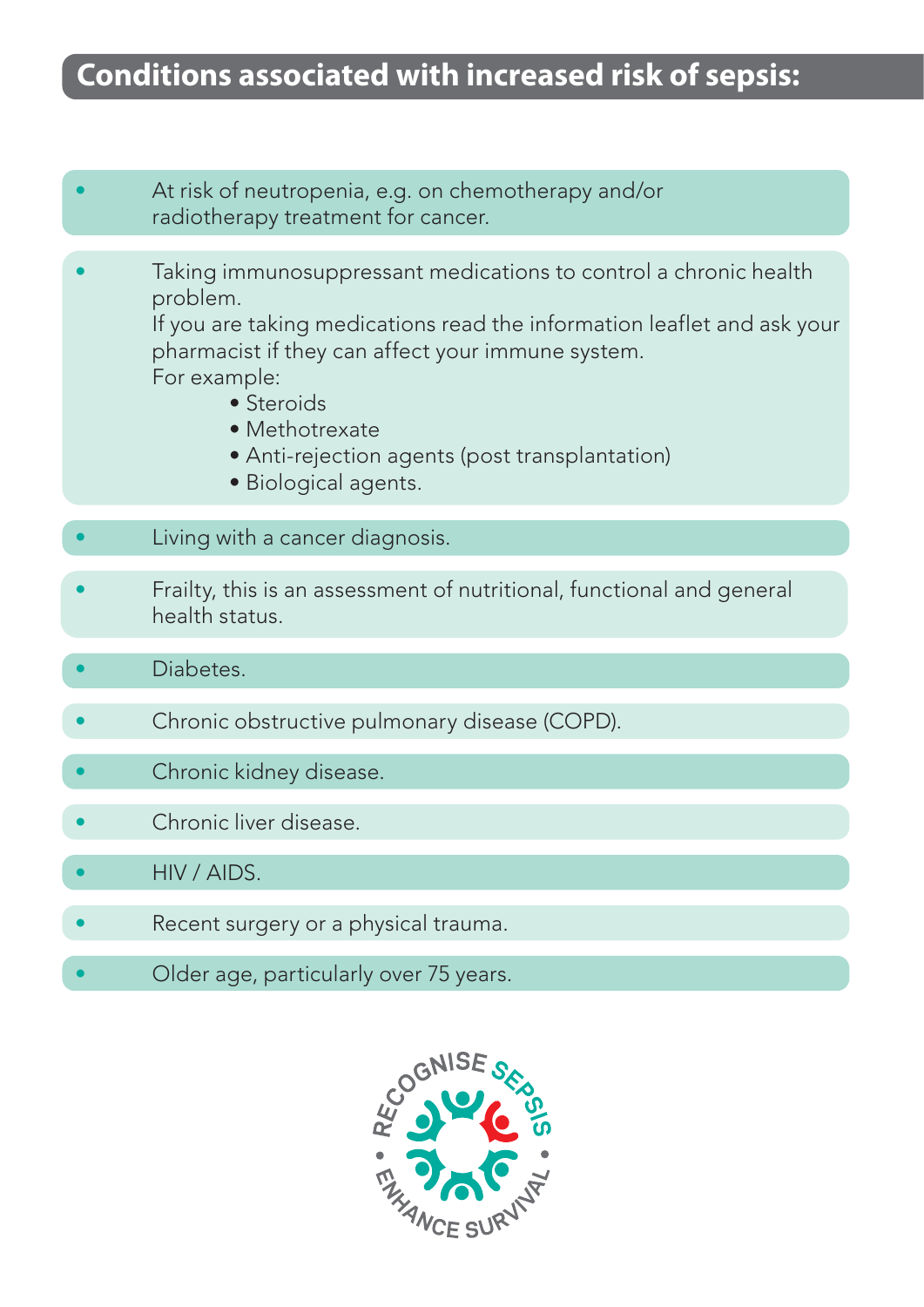### Signs & symptoms of infection:

Infections are often suspected when a person develops a temperature and feels unwell. A high temperature is  $> 38^{\circ}$ C. A low temperature,  $< 36^{\circ}$ C, is also of concern but do check your technique.

Watch out for loved ones who have taken paracetamol as that may lower the temperature but does not treat any underlying infection.

#### Infection causes a combination of non-specific and local signs and symptoms depending on where the infection is in the body.

Non Specific signs and symptoms of infection

- Temperature > 38ºC or < 36ºC
- Rigors (severe uncontrollable shivering)
- Fatigue
- Loss of appetite
- Muscle and joint pain
- Vomiting and diarrhoea

| Local signs and symptoms                 |                                                                                                                                  |  |
|------------------------------------------|----------------------------------------------------------------------------------------------------------------------------------|--|
| Respiratory<br>tract / lung<br>infection | Cough with or without green sputum<br>and you may or may not be breathless.                                                      |  |
| Abdominal<br>Infection                   | Unexplained abdominal (tummy) pain<br>with or without a swollen tummy. You<br>may have worse pain when your tummy<br>is pressed. |  |
| Urinary tract<br>infection               | Burning sensation on passing urine with<br>intense urge, flank (side) pain may be<br>present.                                    |  |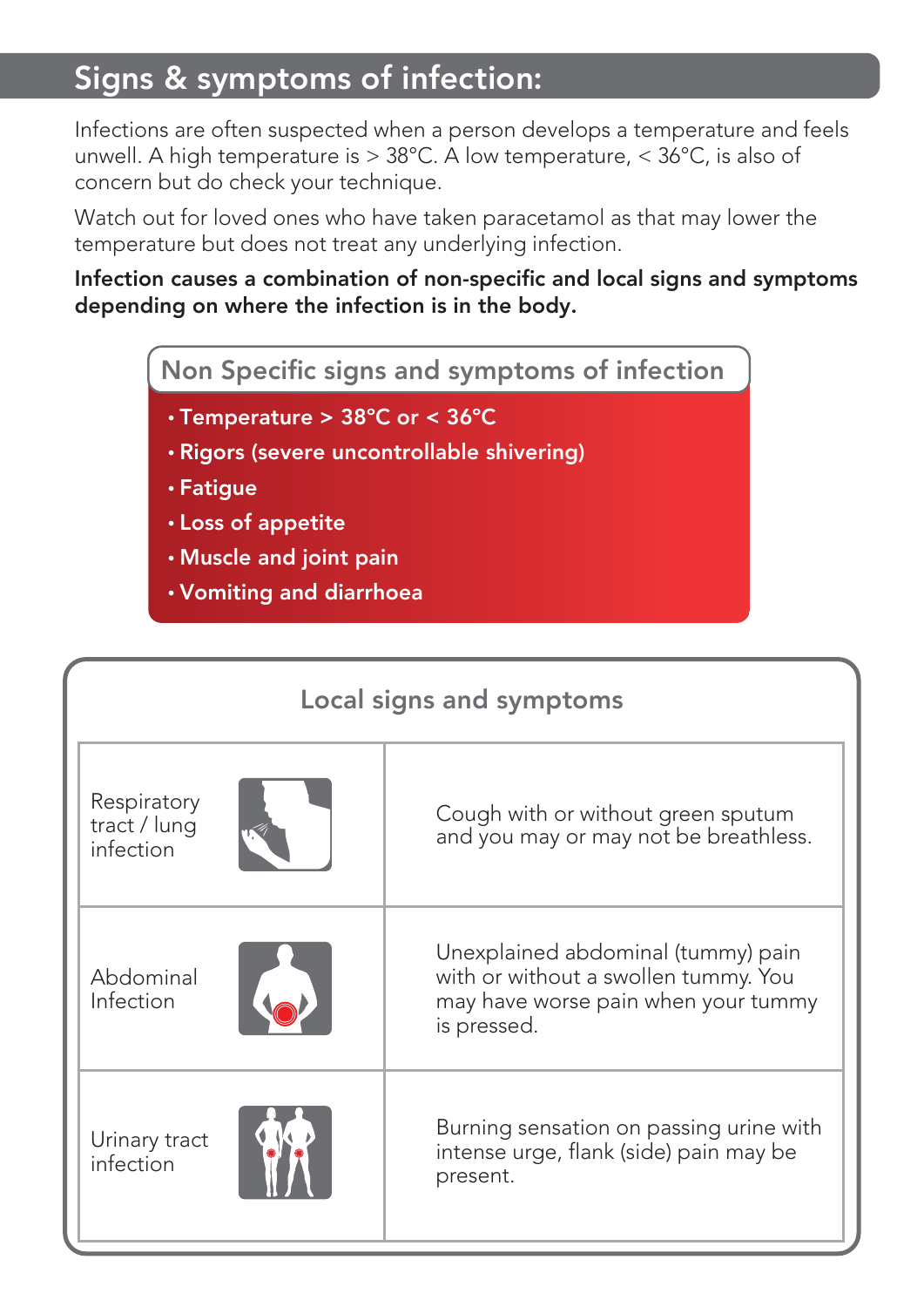| Local signs and symptoms continued                                                                                                       |                                                                                                                                                                                                                                                                                                                                                                                                                                                                           |  |
|------------------------------------------------------------------------------------------------------------------------------------------|---------------------------------------------------------------------------------------------------------------------------------------------------------------------------------------------------------------------------------------------------------------------------------------------------------------------------------------------------------------------------------------------------------------------------------------------------------------------------|--|
| Genital tract<br>infection                                                                                                               | Lower tummy discomfort or pain<br>with or without stinky discharge.                                                                                                                                                                                                                                                                                                                                                                                                       |  |
| Skin                                                                                                                                     | Pain, swelling, redness and hot to touch.<br>There may be a pus or fluid ooze.                                                                                                                                                                                                                                                                                                                                                                                            |  |
| Bones and<br>joints                                                                                                                      | Pain, swelling, redness and hot to touch.<br>There may be a pus, fluid ooze or<br>stiffness.                                                                                                                                                                                                                                                                                                                                                                              |  |
| Brain &<br>meningitis                                                                                                                    | Severe headache, neck stiffness, not<br>able to tolerate bright lights. You may or<br>may not have a rash. You may or may not<br>be agitated or confused.                                                                                                                                                                                                                                                                                                                 |  |
| Device related<br>(applies to<br>materials in the<br>body that are<br>not a normal<br>part of it e.g.<br>medical tubes<br>or metal work) | Pain, swelling, redness and hot to touch in<br>the area of the device. There may be a pus<br>or fluid ooze. Examples are a cannula in<br>your vein (for fluids or medicine like<br>antibiotics), or a catheter (tube in your<br>bladder to drain urine) which can cause<br>infection. A cannula in your vein may cause<br>redness, swelling and pain and/or pus at<br>the point of entry to the vein. The catheter<br>may cause a urinary tract infection (see<br>above). |  |
| Blood stream<br>infection or<br>blood poisoning                                                                                          | Severe nonspecific signs.                                                                                                                                                                                                                                                                                                                                                                                                                                                 |  |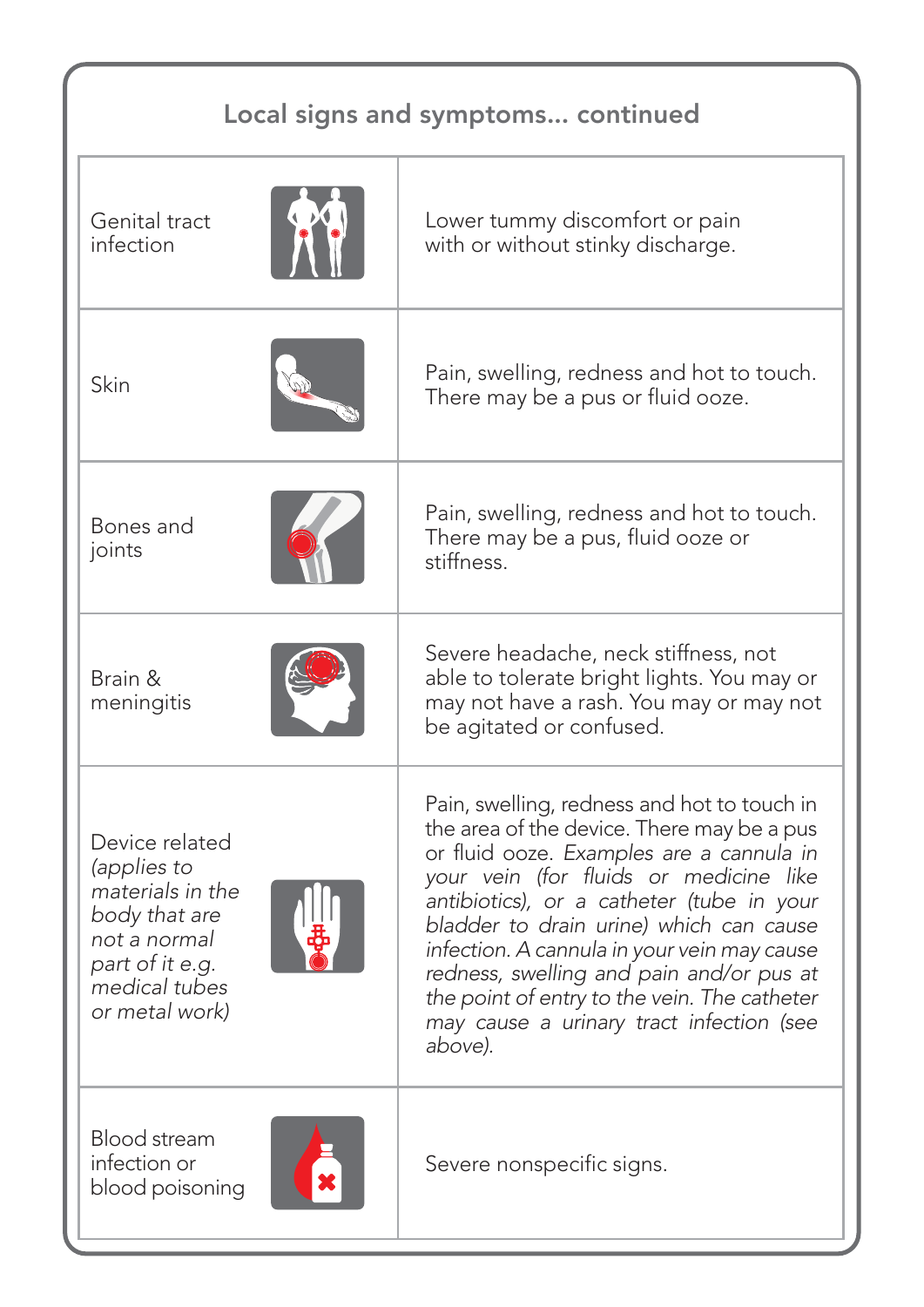Our bodies are very well designed and have multiple layers of defense against infection.

To work well all of these must be in good working order. Not all bugs cause infection and bugs in the right place are essential for our body to be healthy. We have bugs on our skin and our digestive system that not only help keep us well but also ensure that our immune system is working well and that we are getting essential vitamins and minerals.

#### The skin and mucous membranes:

Intact skin and mucous membranes (the lining of our mouth, lungs and gut) act as a physical barrier to prevent bugs from getting into our body. Friendly bugs on the skin are normal and keep the numbers of bad bugs down.

#### Good sanitation:

Clean water to drink and clean toilet facilities get rid of contaminated waste and prevent clean areas from being contaminated.

#### Vaccination or immunization:

Vaccination is a method of stimulating the immune system to recognise and destroy dangerous bugs. It works with the body's own natural defenses and it only identifies the dangerous bugs. This is different from using antibiotics where both good bugs and bad get killed and the body's natural balance may be put out of order. Having a healthy natural balance of bugs is important for healthy living.

#### Good hygiene:

Keeping our environment and ourselves clean. Not with disinfectant sprays but using soap and water to keep the total number of bugs down and to get rid of things like food stains that bugs can thrive on. In hospital it is different, because of the nature of the work, there are many more infection causing bugs in the hospital environment so in hospital alcohol gels and other disinfectants may have to be used.

#### Breastfeeding:

When a baby is born his or her immune system is not fully functioning and it hasn't been exposed to the bugs in the environment. At birth, the baby gets exposed to Mum's bugs as he or she is delivered and cuddled. This is important so that baby can be exposed to a nice healthy diverse population of bugs for his or her skin and digestive tract. Breast milk contains cells and proteins from the mothers' immune system that can be used by baby to fight infections. Immune cells and proteins are also transferred across the placenta before birth and these give some protection too. Because of their immature immune systems babies are at increased risk of infection and indeed sepsis.

#### Exposure

Have any close contacts been very sick recently with similar symptoms? Has your loved one had a recent operation or infection? Are they known to carry a multi-drug resistant bacteria? Have they recently travelled to tropical areas or to an area with an outbreak?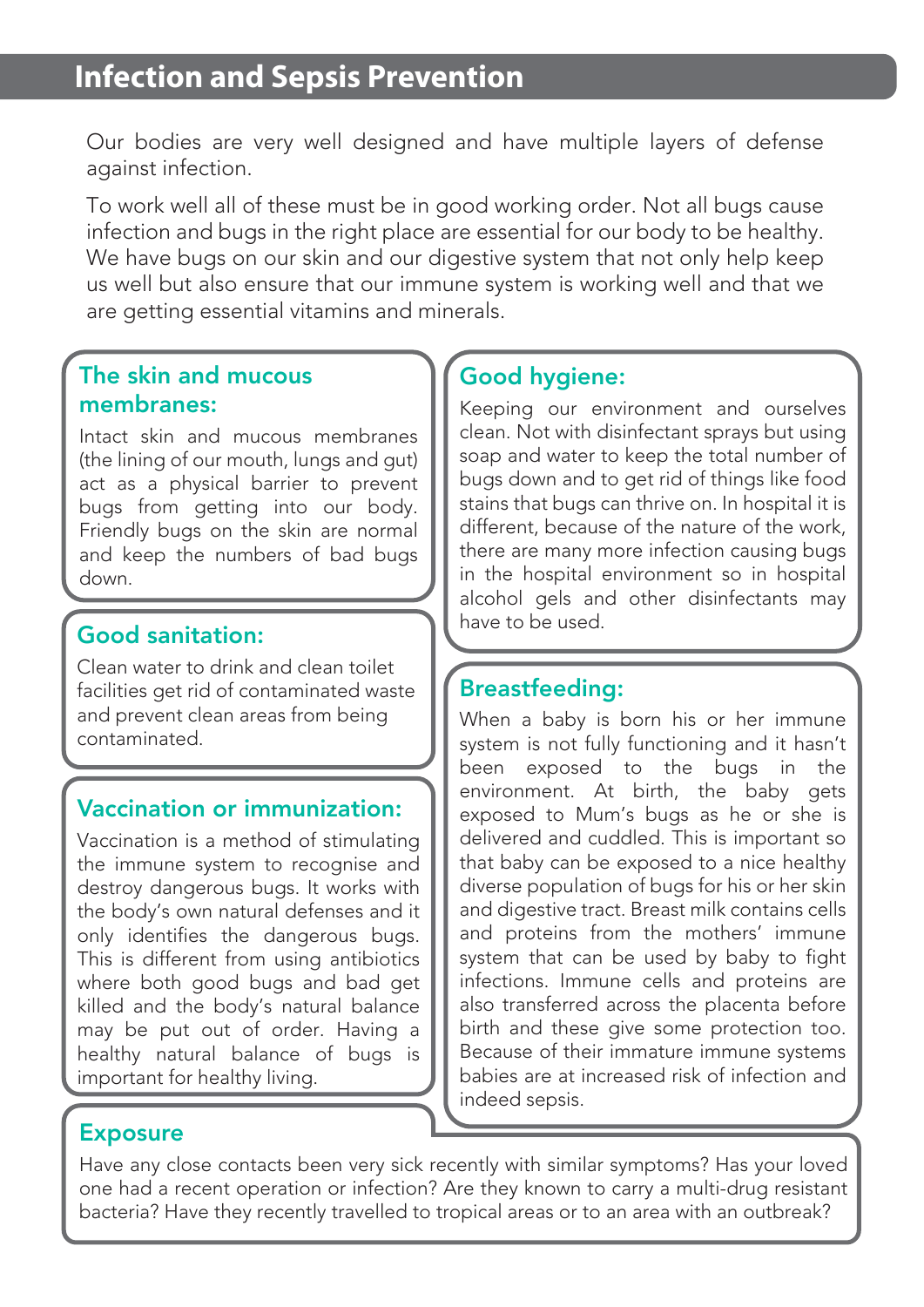## **Sepsis Checklist:**

If your loved one has an infection do the following checklist. If you tick any of these, this is a sign of organ malfunction.

| Tick if<br>applies | Part of the body affected | Consider                                                                                                                                                                                                                                                                      |
|--------------------|---------------------------|-------------------------------------------------------------------------------------------------------------------------------------------------------------------------------------------------------------------------------------------------------------------------------|
|                    | <b>Brain</b>              | Are they acting themselves? Abnormality<br>can range from mild agitation or confusion<br>all the way to a coma.<br>Are they too sick to communicate?                                                                                                                          |
|                    | Breathing                 | Is their breathing pattern very fast and<br>laboured, for instance can they finish a<br>sentence without a pause?<br>Are their lips blue-tinged?                                                                                                                              |
|                    | Circulation               | Is their heart racing very fast and are their<br>hands and feet cold, clammy and pale?<br>Do they get very dizzy when they try to<br>stand or even sit up?                                                                                                                    |
|                    | Kidneys                   | Have they passed no urine in the past 12<br>hours and do not feel the need to go?                                                                                                                                                                                             |
|                    | Clotting                  | Do they have a new rash that does not<br>disappear when pressed on by your finger or<br>when a glass is rolled over it (glass test)?                                                                                                                                          |
|                    | Functional<br>status      | Do they have a change in behaviour or<br>performance? In some people with intellectual<br>and/or physical disabilities it can be difficult to<br>recognise these changes if you don't know<br>them well.<br>Young people may have severe leg pain and<br>difficulty standing. |